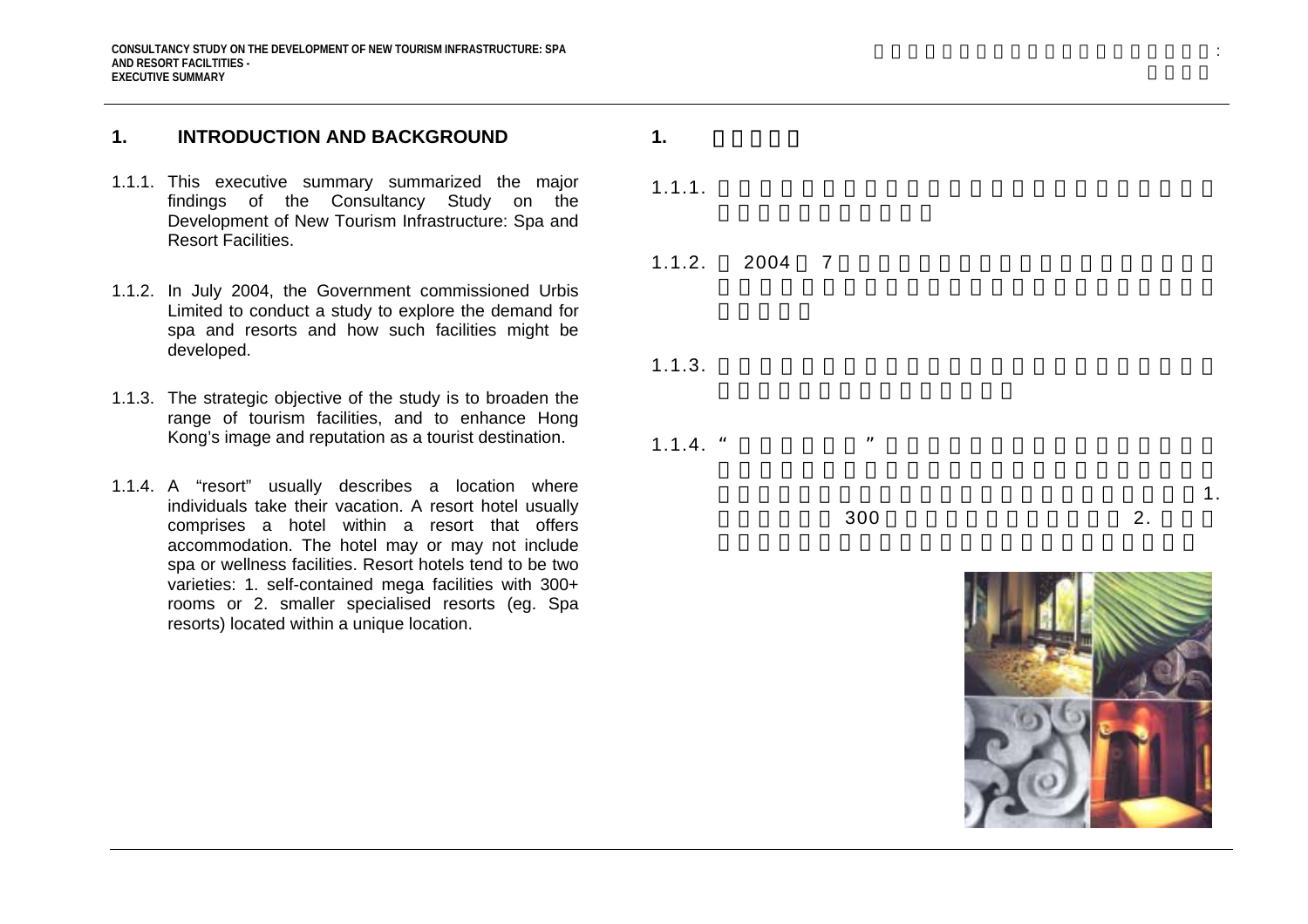#### **2. DEMAND STUDIES**

#### **2.1 Views from Industry**

- 2.1.1. Key industry players have been consulted.
- 2.1.2. Those involved in the tourism industry agree that there is a market for resort developments. Implementation would be significantly contingent on public support. Whilst a spa would be a main element within the resort, it would have to have other attractions to be viable. The support facilities eg. Conferences, spas, etc. would allow the resort to ensure that it is able to operate through the extremes in HK's weather.
- 2.1.3. Spas offering traditional Chinese Medicine (TCM), and Medical/Clinical based spas (comparable to Swiss's health and beauty treatments) are likely to be attractive to tourists throughout the year.
- 2.1.4. The tourism industry also considered that tourism zones would need to be established to ensure that resort development is successful. Direct road access was considered to be important. A recognisable brand name would be essential to attract visitors. This would bring certainty in terms of the product being offered.

2.1.1.

 $2.1$ 

 $2.$ 

2.1.2.

2.1.3.

2.1.4.

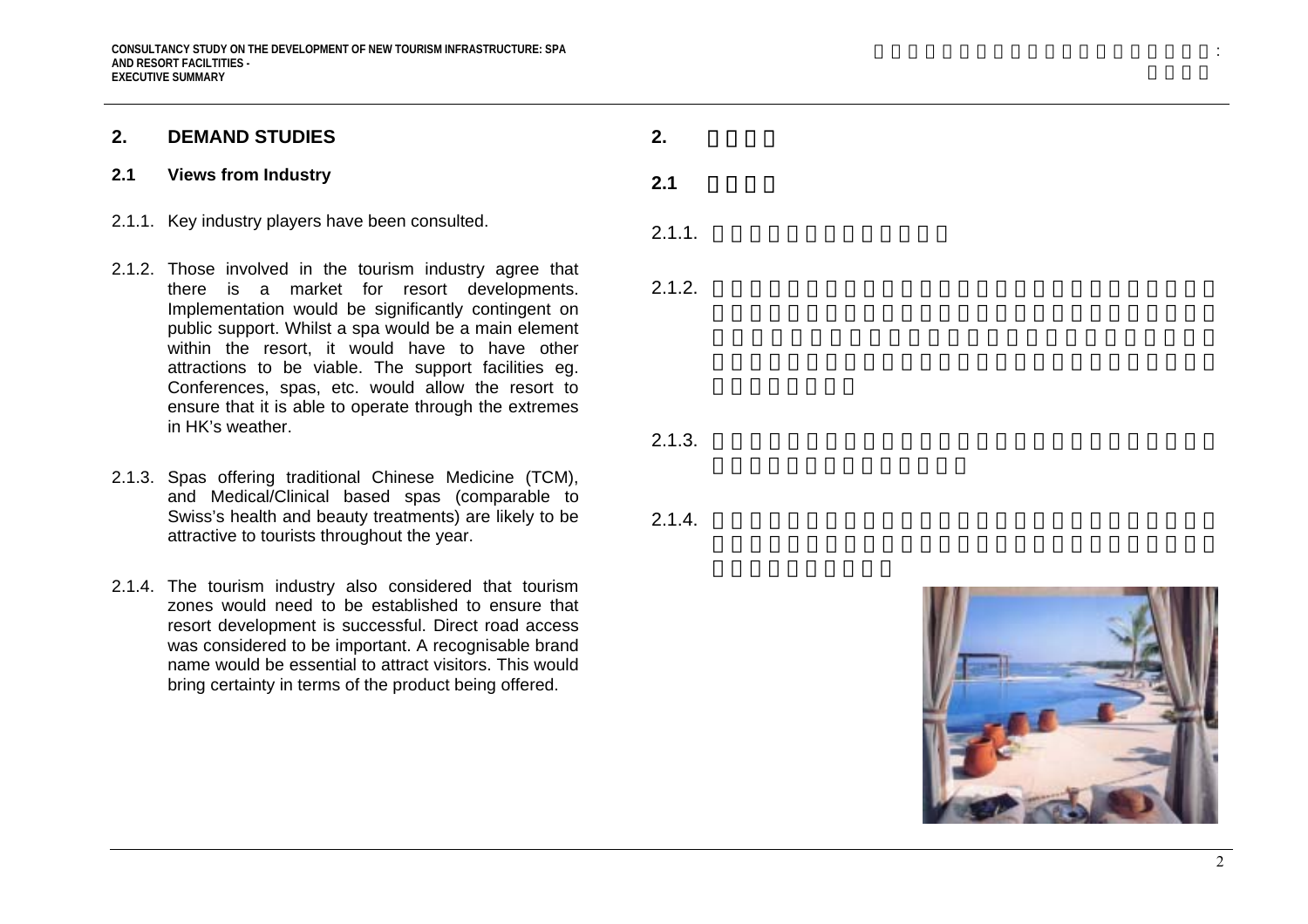#### **2.2. Supply and Demand**  2.2.1. The key findings are summarised as follows: • There is a discernible growth in demand and supply of spa facilities in Hong Kong. • Spa resorts have continued to develop through SE Asia. The market is increasingly competitive. • A competitive resort product is likely to increase the growth and range of visitors to HK. • Local market usership of the resort is expected to be high. • Hong Kong is a relatively safe holiday destination that is convenient to visit. • Corporate, convention and exhibition demand and usership is anticipated to be significant. **2.3.**� **Market Requirements**  2.3.1. Resort Hotel Developers typically require a critical mass of accommodation and particular facilities. This normally amounts to 300+ keys with full back of house facilities. However, this scale of development is space intensive and candidate sites are in short supply.  $2.2.$ 2.2.1. •••••• $2.3.$ 2.3.1. 3002.3.2.  $\frac{1}{2}$  , and  $\frac{1}{2}$  , and  $\frac{1}{2}$  , and  $\frac{1}{2}$  , and  $\frac{1}{2}$  , and  $\frac{1}{2}$  , and  $\frac{1}{2}$  , and  $\frac{1}{2}$  , and  $\frac{1}{2}$  , and  $\frac{1}{2}$  , and  $\frac{1}{2}$  , and  $\frac{1}{2}$  , and  $\frac{1}{2}$  , and  $\frac{1}{2}$  , a

2.3.2. Some niche operators, however, prefer a smaller, boutique approach. This is a more risky investment but can generate higher returns. Business models rely on niche 'lifestyle' marketing to the market segment of couples with higher disposable income. Remote locations also encourage longer stays i.e. to make the journey worthwhile.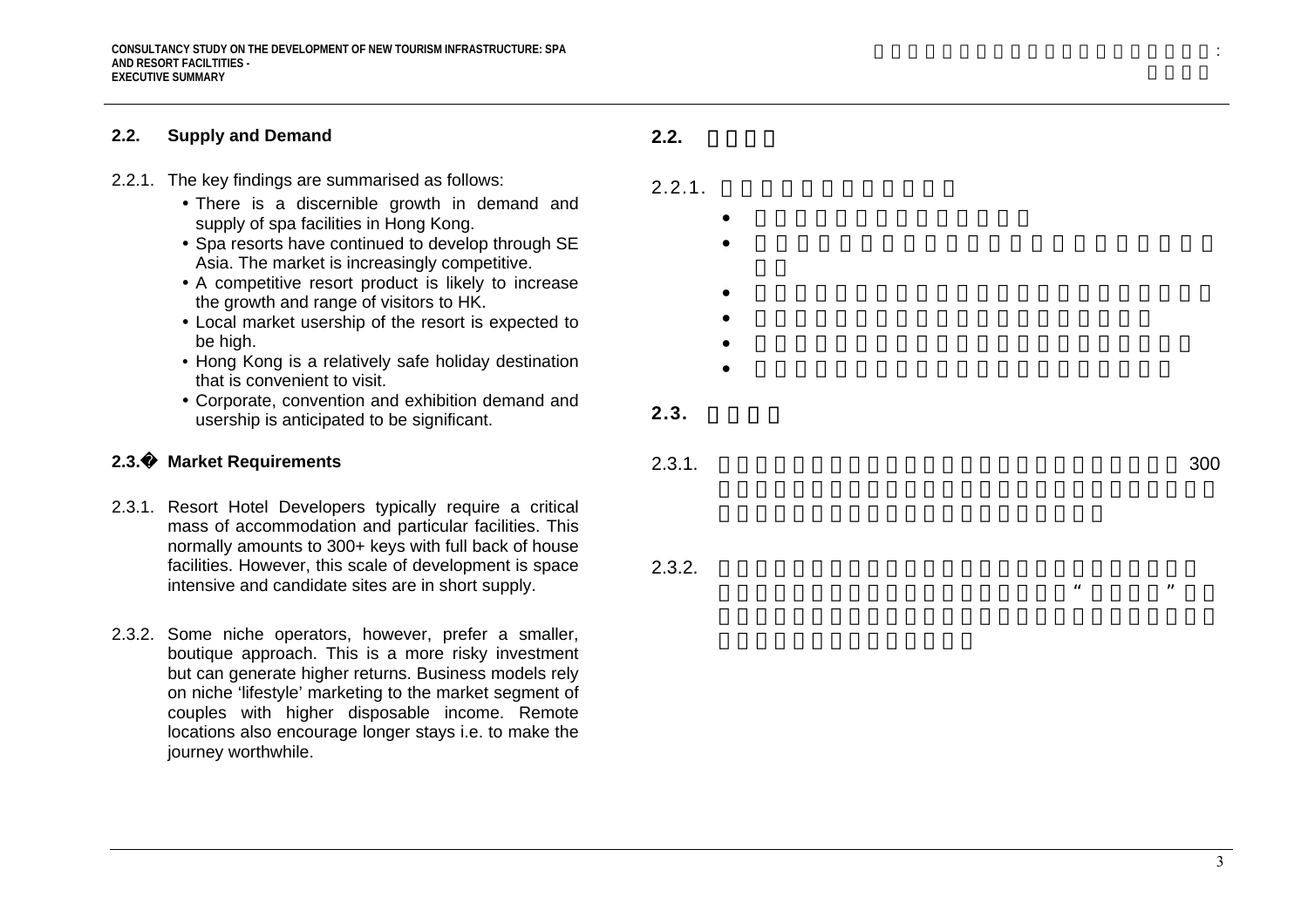2.3.3. Pampering spas are becoming more popular. These are richly decorated, with indoor-outdoor garden themes, cosy and cosseted environs and usually with a low-tech – high-touch approach to service.

2.3.3.

 $2.4.$ 

2.4.1

 $2.5.$ 

2.5.1.

•

••

•

•• 6

**2.4.**� **Resort Hotels: International Case Studies** 

2.4.1. Six international case studies have been examined to develop design criteria for spa and resort development in Hong Kong. These include the Palm Island Golf Resort in Guangzhou (China), the Hyatt Regency Hotel in Macau, the Sentosa Hotel in Singapore, the Jebel Ali Golf and Spa Resort in Dubai, the Kulm Hotel St. Moritz in Switzerland, and the Windsor Toya Resort and Spa in Hokkaido, Japan.

#### **2.5. Design Criteria**

- 2.5.1. The following key features/design criteria were identified from the case studies:
	- $\bullet$  **Privacy and service**: All the resorts reviewed offer privacy and top service.
	- • **Location**: a quality private location is normally preferred.
	- • **Accessibility**: Most resorts are readily accessible and have good vehicular access.
	- $\bullet$  **Branding**: The use of well-known operators provides a degree of assurance for customers.
	- • **Naturalistic Design**: The extensive use of natural materials, colour & textures is increasingly used.
	- • **Water:** Swimming pools and water features set within lavish landscape treatments frequently

:

4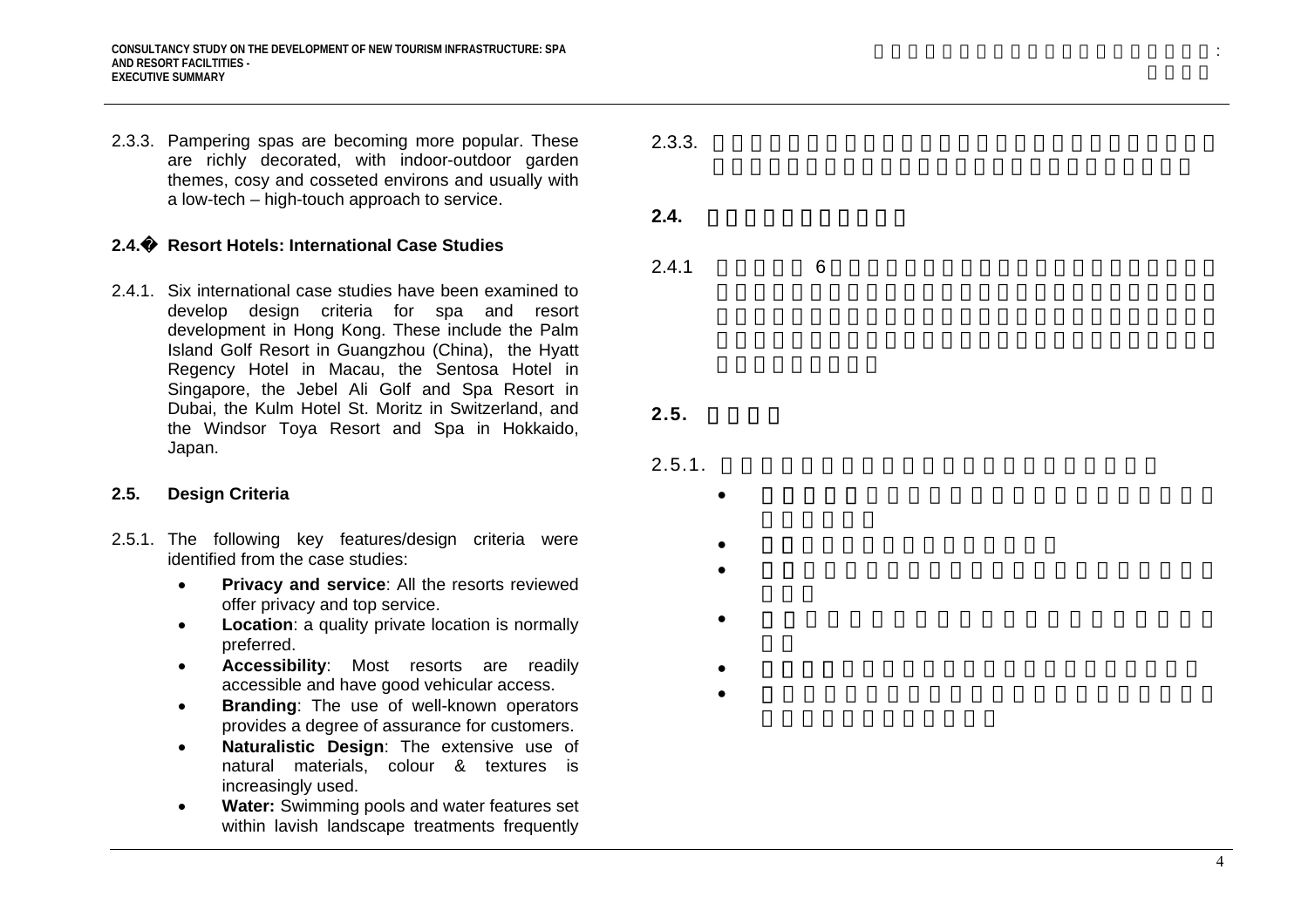form a core element of the resort design.

- • **Spa Features**: These are usually branded or marketed in a particular way. Each of the case studies examined incorporated individual forms of treatments.
- • **Rooms and Suites**: Most provided a range of rooms and suites to cater for ranges of affordability.
- • **Getaways**: Many of the resorts provide getaway locations for consumers living within fairly close proximity.
- • **Responding to Climate**: To ensure all year round patronage all resorts provide attractions that can be enjoyed in either very hot or very cold months.
- • **Conferences**: All resorts have associated conference facilities. This offsets drops in income during low seasons or at mid-week.
- • **The Total Package**: Most case study resorts provided a wide range of activities (most included golf) and dining experiences designed to keep guests on site.
- •
- •
- •
- •
- /
- •
- •



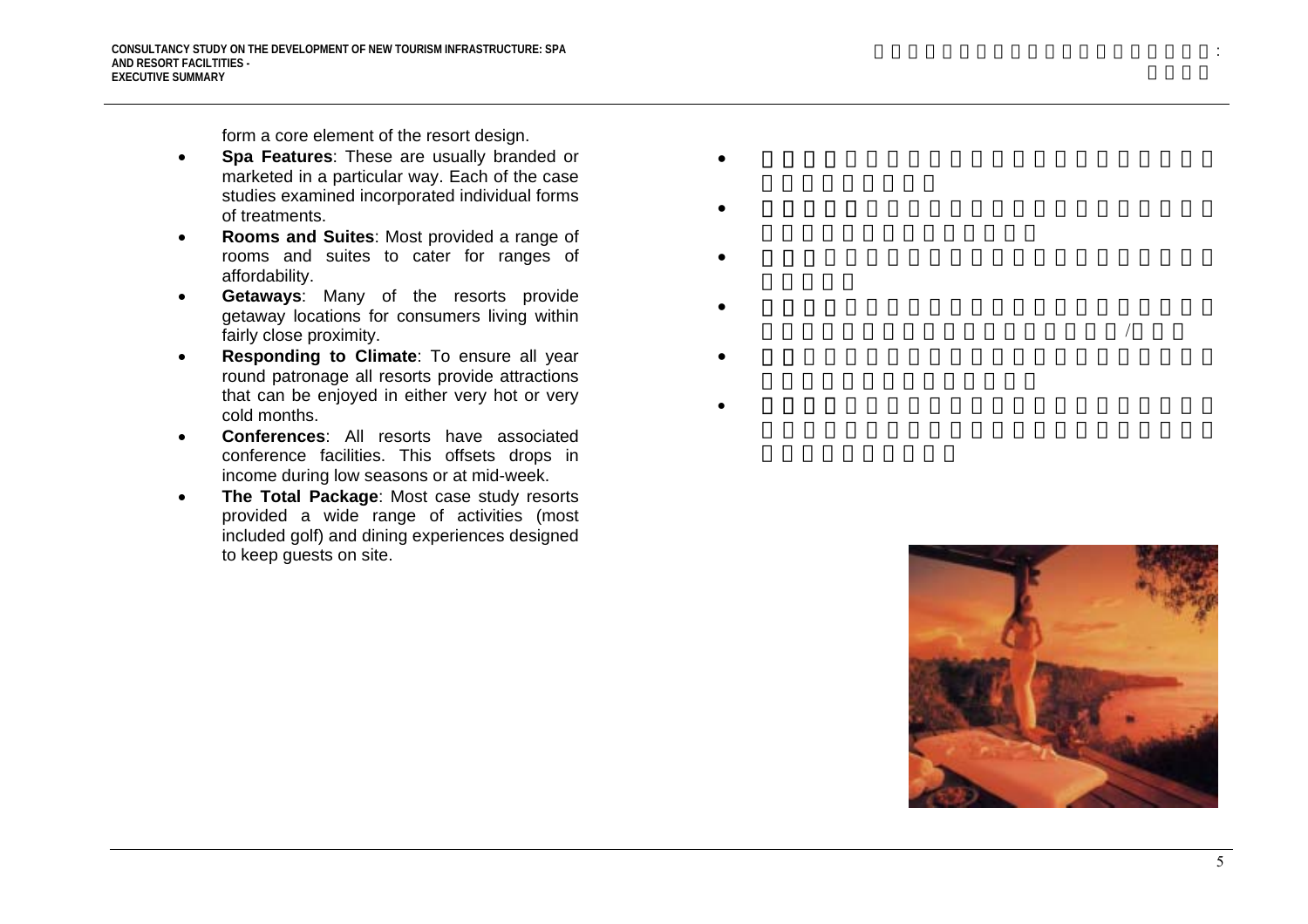## **3. POTENTIAL SITES**

#### **3.1. Criteria For Potential Site**

- 3.1.1. The criteria for assessing potential sites are:
	- • **Site Suitability:** Sites should have a stimulating setting, visual containment and interesting outlook.
	- • **Accessibility:** It should be well served by road, or sea transport.
	- • **Environment**: Environmental impacts are to be avoided as far as practicable.
	- •**Availability of Infrastructure/ or Upgrading**
	- • **Economic and Social Benefits**: to both the operators and the wider community

3.1.

# $3.1.1.$

**3.** 具發展潛力的地點

- •
- •
- •
- •
- •

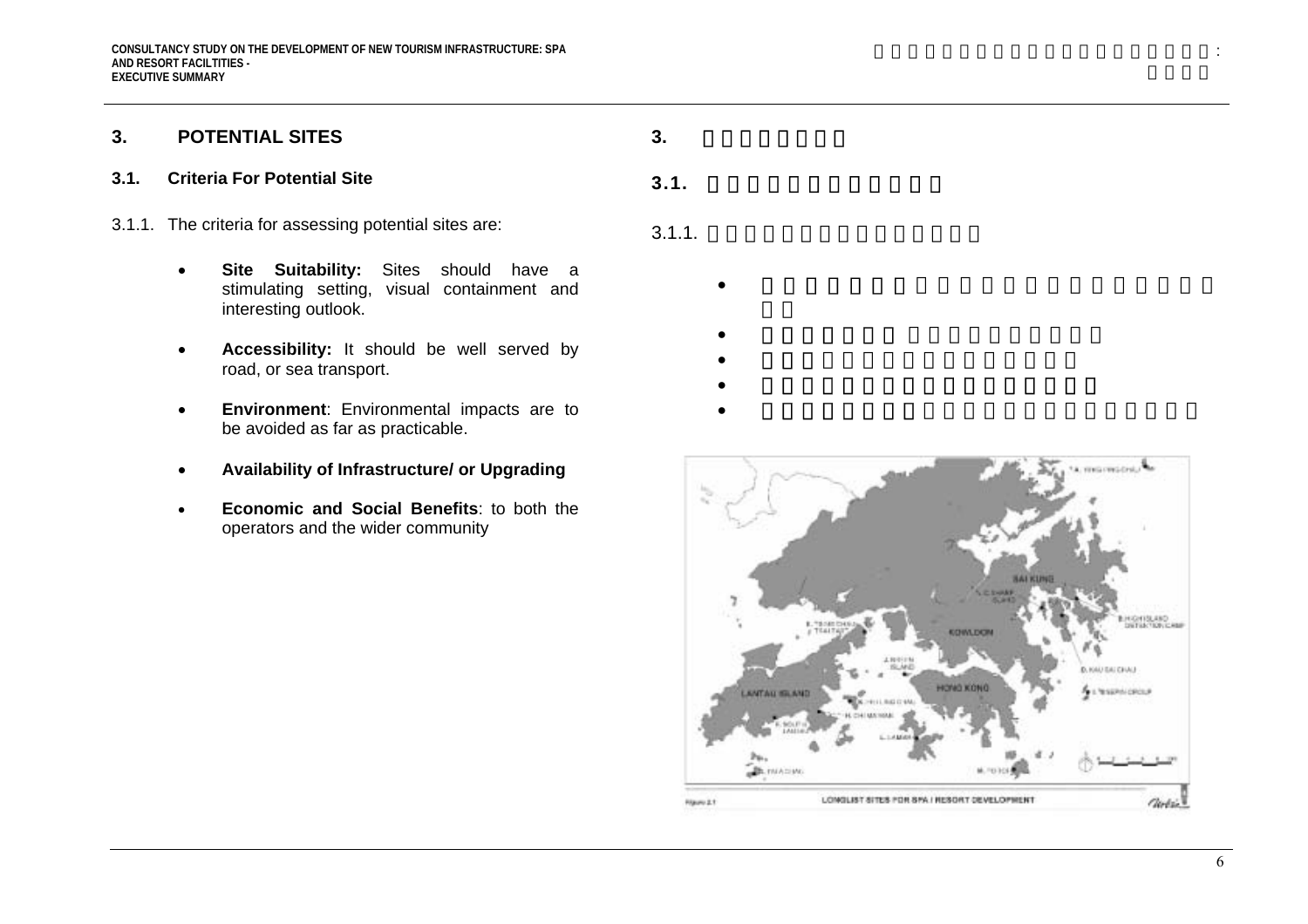# **4. CASE STUDIES**

4.1. To further demonstrate the potential for developing spa and resort facilities in Hong Kong, three sites on Government land have been selected as case studies, applying the criteria for a potential site.

### **4.2. Case Study 1: FORMER High Island Detention Centre, Sai Kung**

- 4.2.1. The 8.7 hectare site is located within a scenic setting within the Sai Kung East Country Park with proximity to water sports and recreational areas. It is a former refugee detention camp. The site is paved and mostly un-vegetated. The site is level and major infrastructure development would not be required.
- 4.2.2. The site is currently accessible by the MacLehose Trail Stage I and by the existing WSD access road. Road access would need to be upgraded in consultation with WSD/AFCD. Marine access is also possible. **4. 4.**





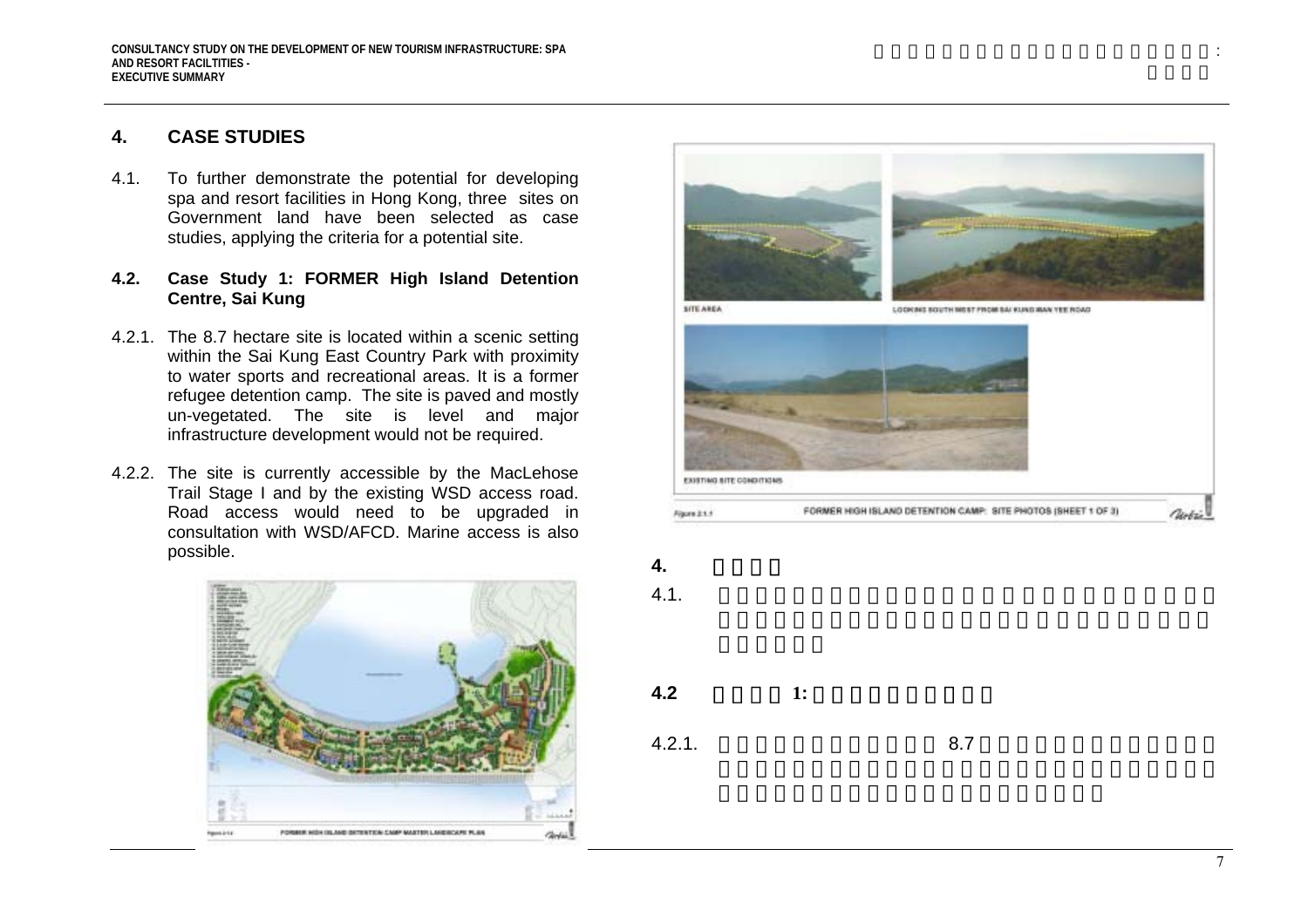# 4.2.2.

### **4.3. Case Study 2: Cheung Sha Beach, South Lantau**

4.3.1. The Site is highly accessible to Tung Chung and Mui Wo, and is located by a long beach. This 4 hectare site has also been identified for a resort development under the Concept Plan for Lantau. It is located in an area proposed for promotion of sustainable recreation and visitor uses. The site falls within an area zoned for "Coastal Protection Area" on the South Lantau Coast Outline Zoning Plan and rezoning is required to facilitate the resort development. Some upgrading of existing infrastructure will be required.



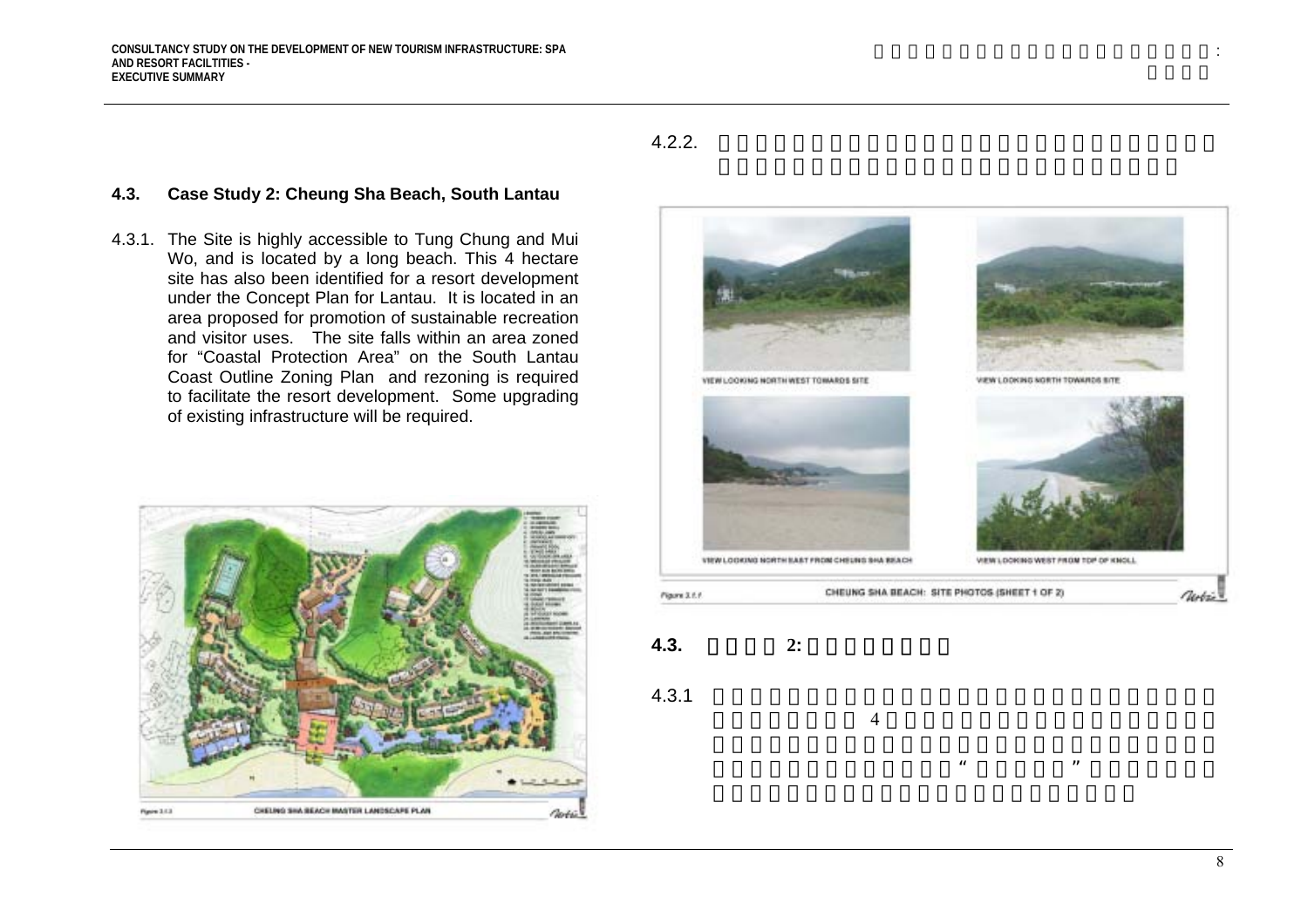### **4.4. Case Study 3: Tai A Chau, Soko Islands**

- 4.4.1. Tai A Chau (6 hectares), which is the former refugee detention camp, is located in a secluded location far from the urban areas of HK, offering a potential for true 'Retreat' resort. High speed ferry/boats would render it accessible from the Airport, Central, etc. It is set within a scenic and relatively high environmentally sensitive setting. Water and land recreation eg. sailing, hiking, snorkelling, etc. could be offered, subject to environmental assessments.
- 4.4.2. The marine area surrounding Tai A Chau has been earmarked for a proposed Marine Park. Environmental issues must be addressed and suitable development must be ensured if the site is to be further considered for development.
- 4.4.3. The island will require substantial infrastructure provision the cost of which could be significant.





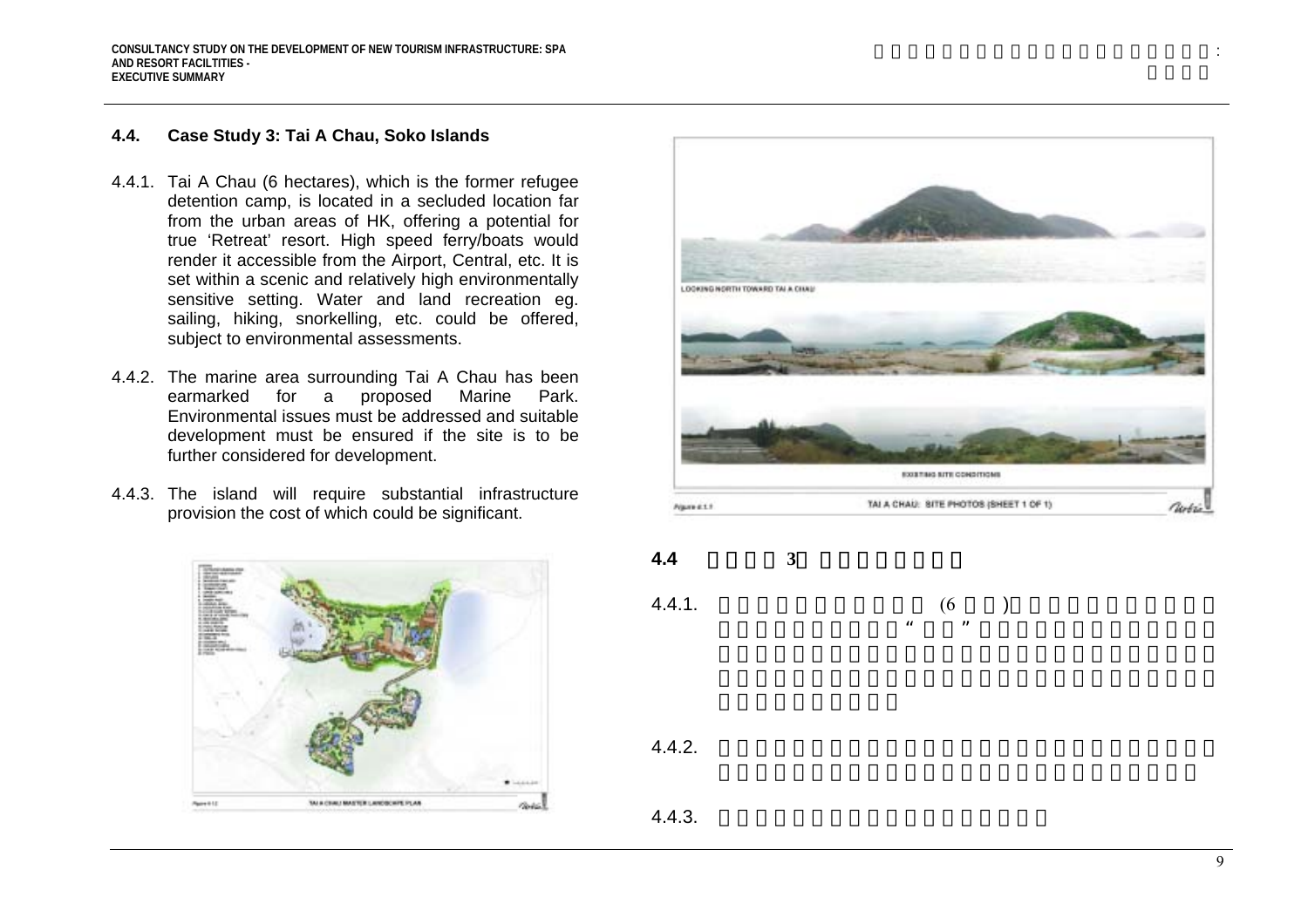# **5. SUMMARY OF THE THREE CASE STUDY SITES**

#### **5.1. Technical Assessment**

- 5.1.1. Various technical assessments have been conducted on the possible sites. These include land use, environmental, transport (both road and marine), geological, infrastructure, drainage, economic and financial, ease of implementation, public resistance, and sustainability assessments.
- 5.1.2. The preliminary environmental, ecological, traffic, marine traffic, geotechnical, sewage, drainage and utility assessments have found that the development of spa and resort facilities on these sites feasible. All sites are capable of accommodating a spa resort development. The architectural forms adopted for each site have sought to avoid significant material impact to the local environment.
- 5.1.3. Whilst the Tai A Chau and High Island sites are located in fairly pristine locations, the Cheung Sha Site is an exception. Approaches to the site from the east (particularly in the Pui O area) are compromised by the storage of decommissioned vehicles, etc. Similarly, the quality of development and vegetation management is frequently poor. If the tourism potential of South Lantau is to be exploited, positive intervention (eg. landscape improvement works) will be required.

**5.1.** 技術評估

**5.** 三個地點個案研究摘要

5.1.1.

5.1.2.

5.1.3.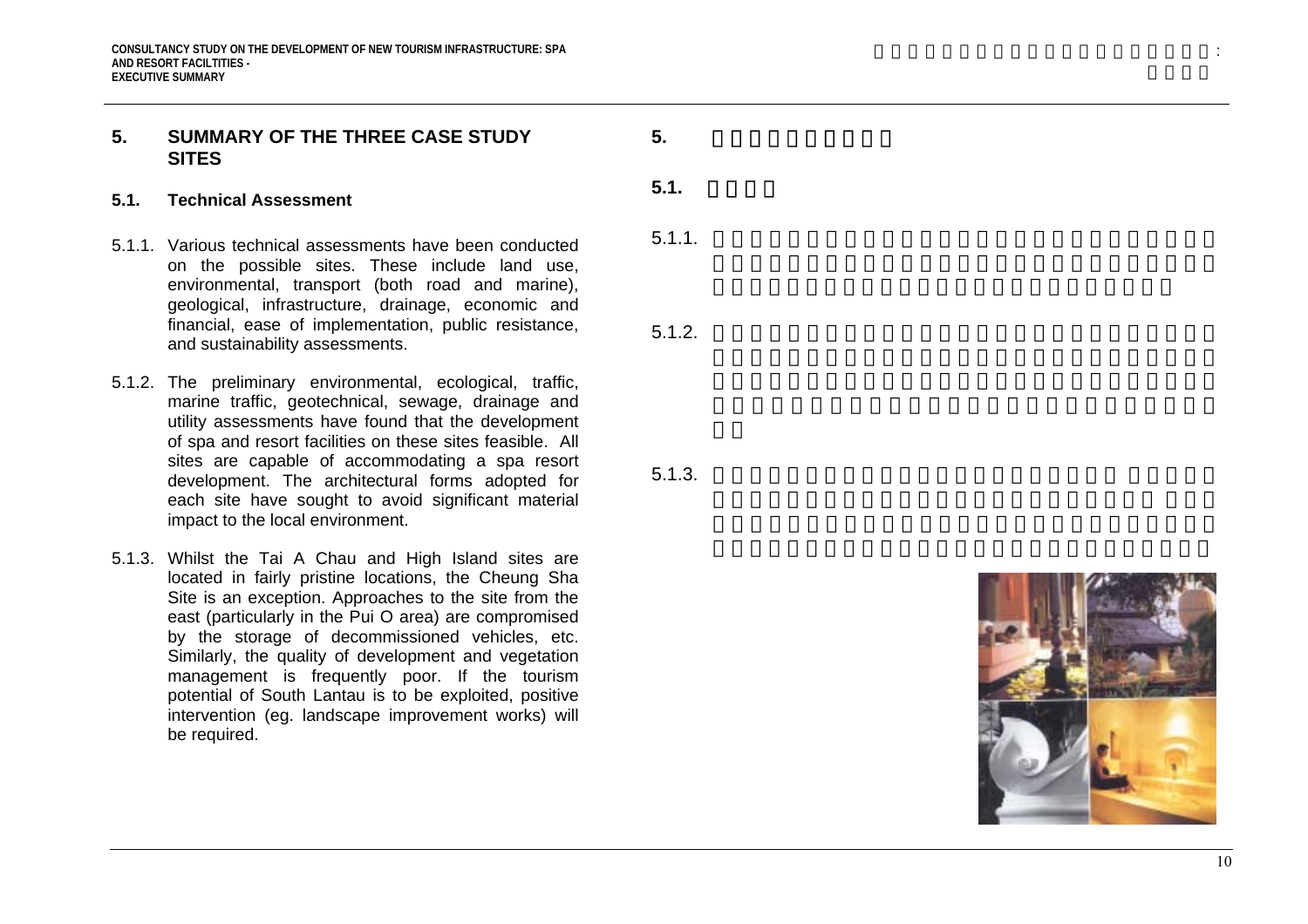#### **5.2Financial Assessment**

- 5.2.1. A preliminary financial assessment has also been conducted for each case study.
- 5.2.2. The study shown that resort development could be implemented in Hong Kong on a viable basis. Resorts will produce jobs and will most certainly produce spin offs to the economy of Hong Kong. All sites have the potential of generating significant local employment and revenue and would beneficially utilise abandoned or available government land in a positive and sustainable manner. They must, however, be implemented by competent and committed operators capable of guaranteeing a world class product.

#### **6. PUBLIC CONSULTATION**

#### **6.1. Summary of Comments**

- 6.1.1. A public workshop on the study subject was held on 7 April 2005. The purpose of the workshop is to gather the public and the trade's views on spa and resort developments in Hong Kong. This is followed by the public consultation period up to May 2005.
- 6.1.2. The public in general support the development of spa and resort facilities in Hong Kong which can enhance the tourism trade and benefit the local economy. The public recognize that Hong Kong has potential for the development of spa and resort facilities given its beautiful natural environment in the countryside and

**6.** 公眾諮詢**6.1** 意見摘要6.1.1. 200547200556.1.2.

**5.2.**

5.2.1.

5.2.2.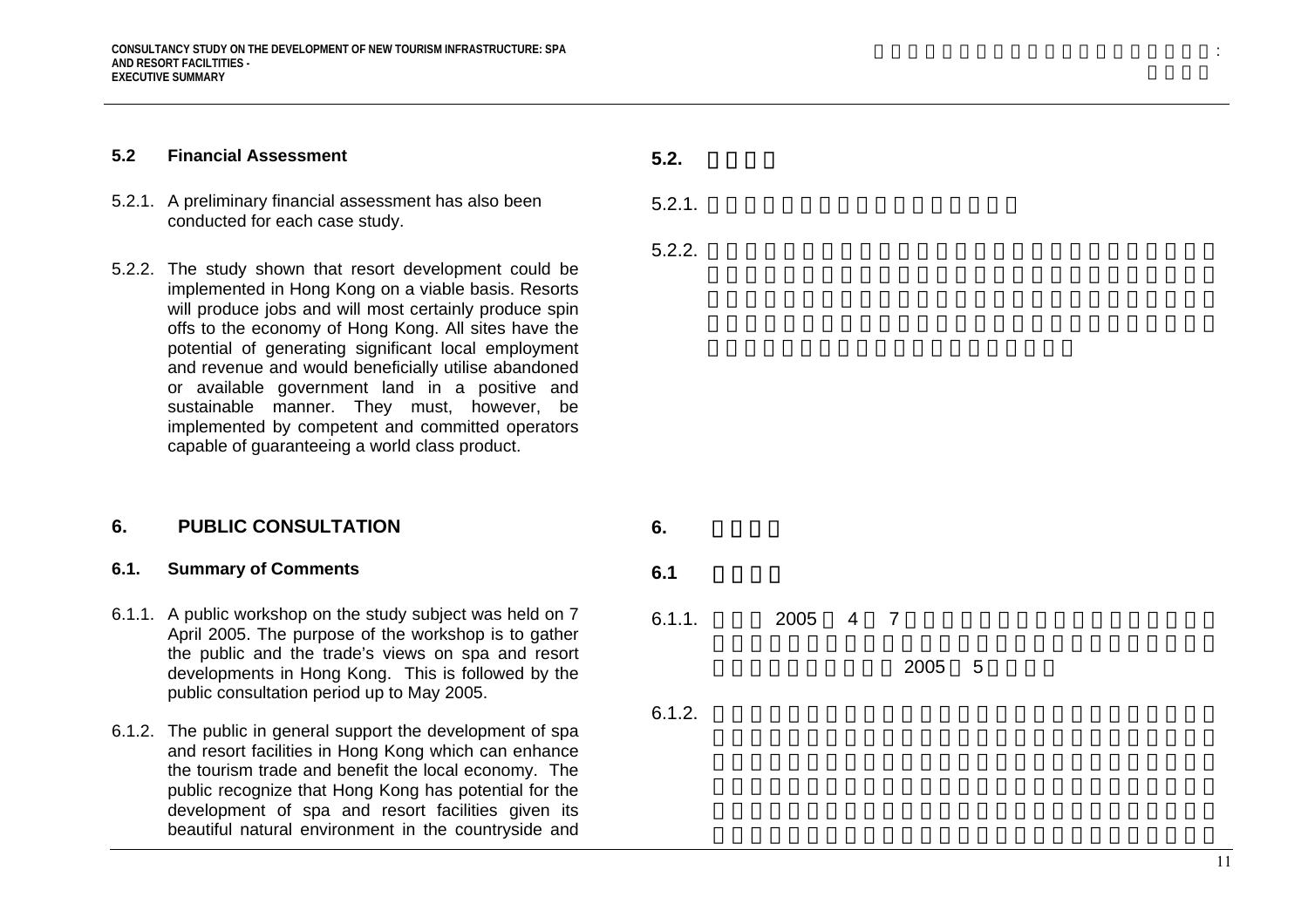along the sea-front; while the proposed development would require high level of investment which may become a major hindrance to the private sector. There are concerns about the environmental impacts of spa and resort development. The Green Groups and some individuals, mainly Lantau residents, raised strong environmental concerns about developing such facilities in Cheung Sha in particular. Regarding the three sites for case studies, the general view is that the Former High Island Detention site has attracted less environmental concerns. There is also quite consistent view that any development initiatives should be demand driven and private- sector-led, and the role of the Government should be confined to that of a facilitator to co-ordinate and streamline the procedures for implementing the private sector proposals.

#### **6.2. Consultant's Responses**

- 6.2.1. In sum, the Consultant's responses to the public comments are:
	- For any specific development or project to be carried out, detailed assessment in respect of environmental, transport, and economic aspects would need to be carried out. From the case studies, we are aware that each specific site is subject to its own development opportunities and constraints and appropriate environmental mitigation measures and transport solutions would need to be worked out to cater for the specific project.

**6.2.** 顧問的回應

6.2.1.

●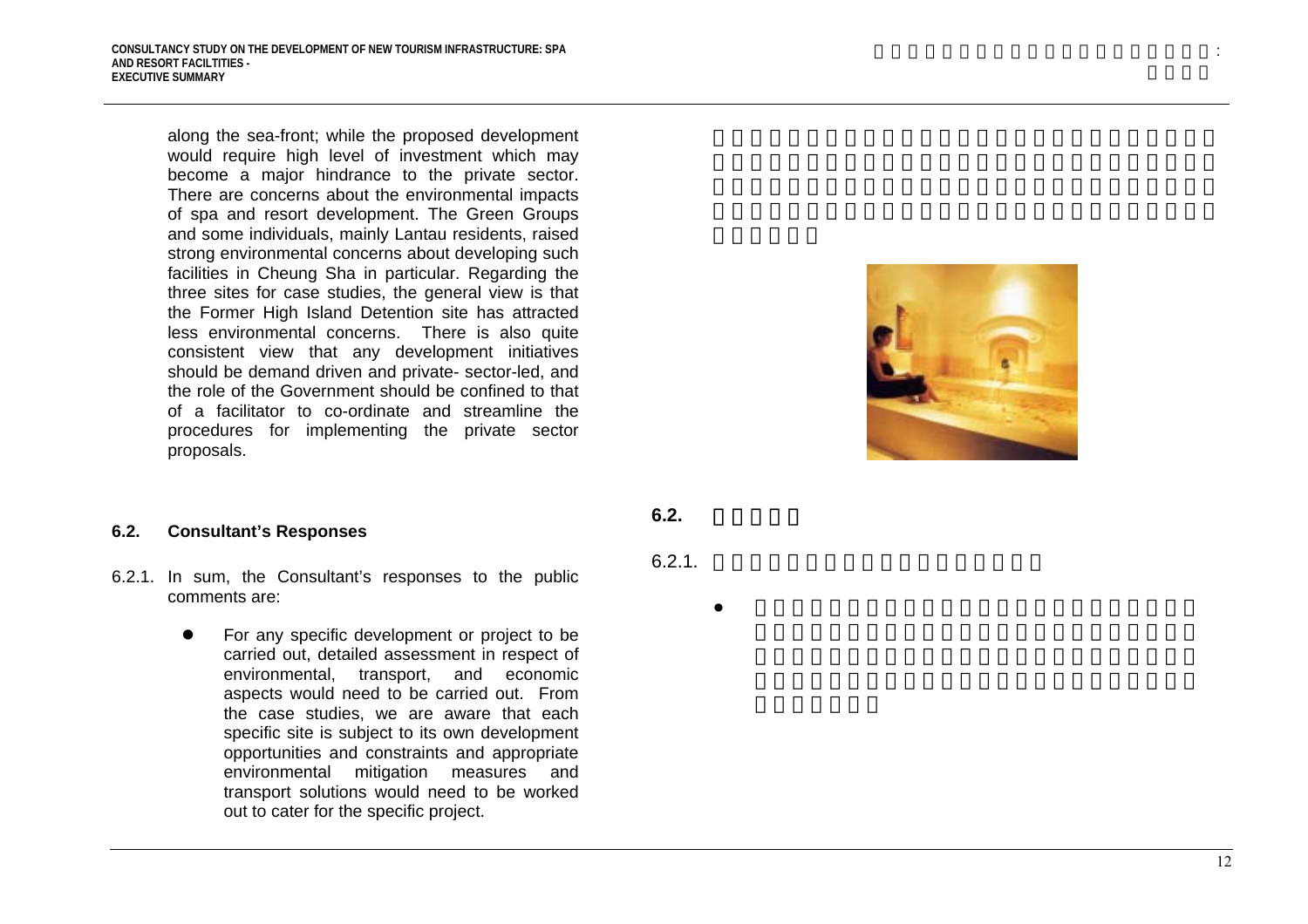• For some of the proposed sites, such as Fau Lau, Lo Kei Wan and Pak Lap, they are located within area currently without vehicular access and with limited infrastructure support. The remote location and environmental sensitive nature of these areas are the major constraints to future development.

●

●

The study has been commissioned to effectively help identify the potential of this new tourism product (spa resort development) and the sort of considerations that will need to be addressed. The government has no intention of competing with developers or 'interfering' with the market but only 'facilitating' the industry for this new tourism product by conducting market research and study. This provides the private sector some baseline information as if how spa and resort development could be successful and financially viable in Hong Kong.



 $\mu$ 

 $\frac{1}{2}$ ,  $\frac{1}{2}$ ,  $\frac{1}{2}$ ,  $\frac{1}{2}$ ,  $\frac{1}{2}$ ,  $\frac{1}{2}$ ,  $\frac{1}{2}$ ,  $\frac{1}{2}$ ,  $\frac{1}{2}$ ,  $\frac{1}{2}$ ,  $\frac{1}{2}$ ,  $\frac{1}{2}$ ,  $\frac{1}{2}$ ,  $\frac{1}{2}$ ,  $\frac{1}{2}$ ,  $\frac{1}{2}$ ,  $\frac{1}{2}$ ,  $\frac{1}{2}$ ,  $\frac{1}{2}$ ,  $\frac{1}{2}$ ,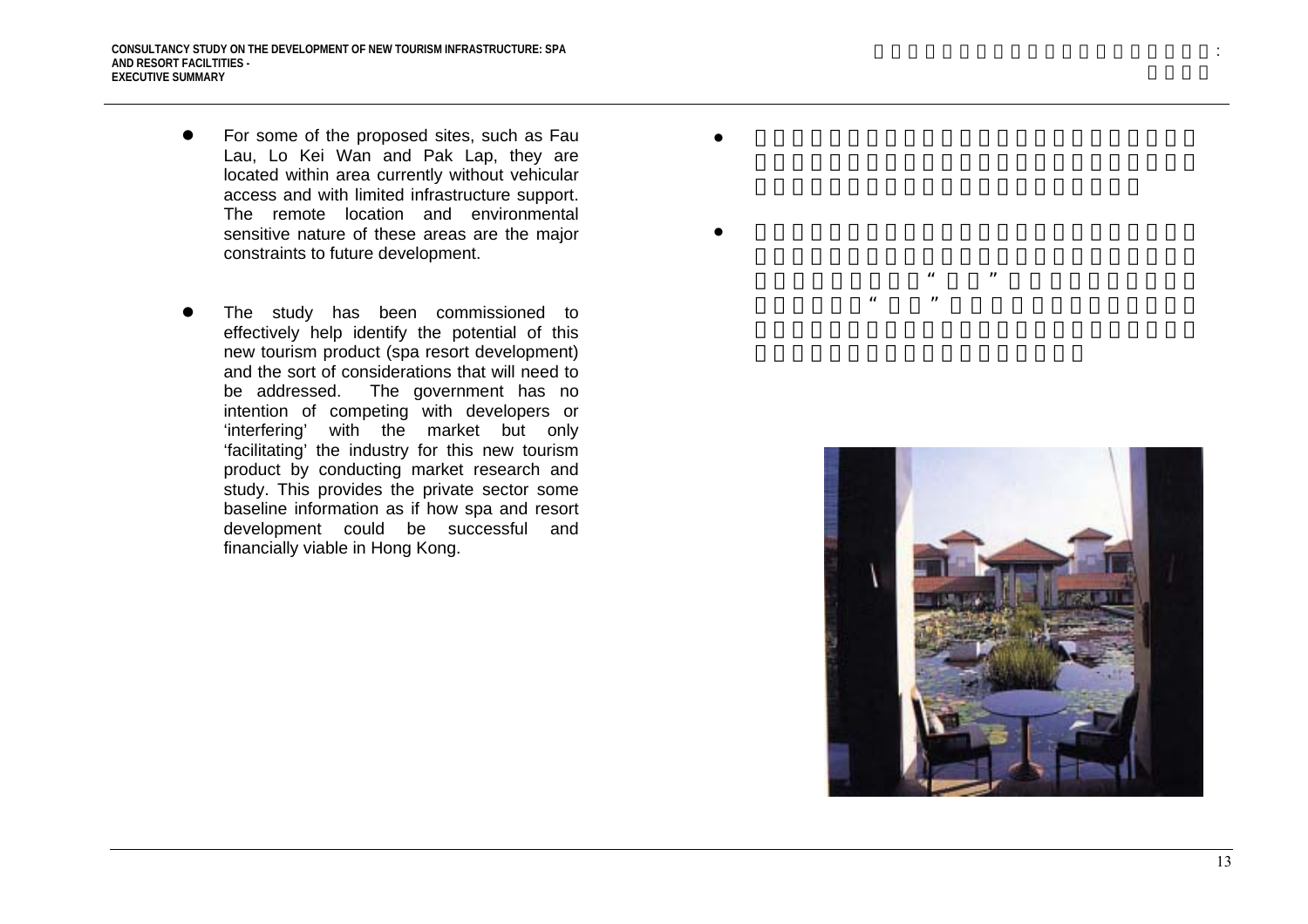#### **7.CONCLUSION AND WAY FORWARD**

- 7.1.1. Hong Kong has potential for developing spa and resort facilities in view of its political stability, wellmaintained law and order, high hygiene standard, lower risk of natural disaster, availability of scenic locations (such as outlying islands and countryside areas) as well as world class infrastructure, especially when comparing with other spa and resort destinations in the region.
- 7.1.2. However, Hong Kong will need to differentiate from its labour intensive competitors in the region, by offering unique and value-added facilities like traditional Chinese Medicine and Medical/Clinical based spas (comparable to Swiss' health and beauty treatments), as well as offering supporting facilities such as conferences facilities, to ensure the viability of the development. Golf facilities will also enhance attractiveness, but it may not be easy to find suitable sites for the purpose. A recognizable brand name will be essential to attract visitors and assure them of the quality of the product.
- 7.1.3. As to the scale of development, the Consultant indicates that a critical mass of accommodation and complementary facilities would be required to ensure financial viability. This normally amounts to 300 or more rooms with full back of house facilities. Some operators may prefer to offer boutique facilities for the niche market. This approach may run a greater risk but can generate higher returns.

7.1.1.

**7.** 結論及未來路向

7.1.2.

7.1.3.

300

7.1.4.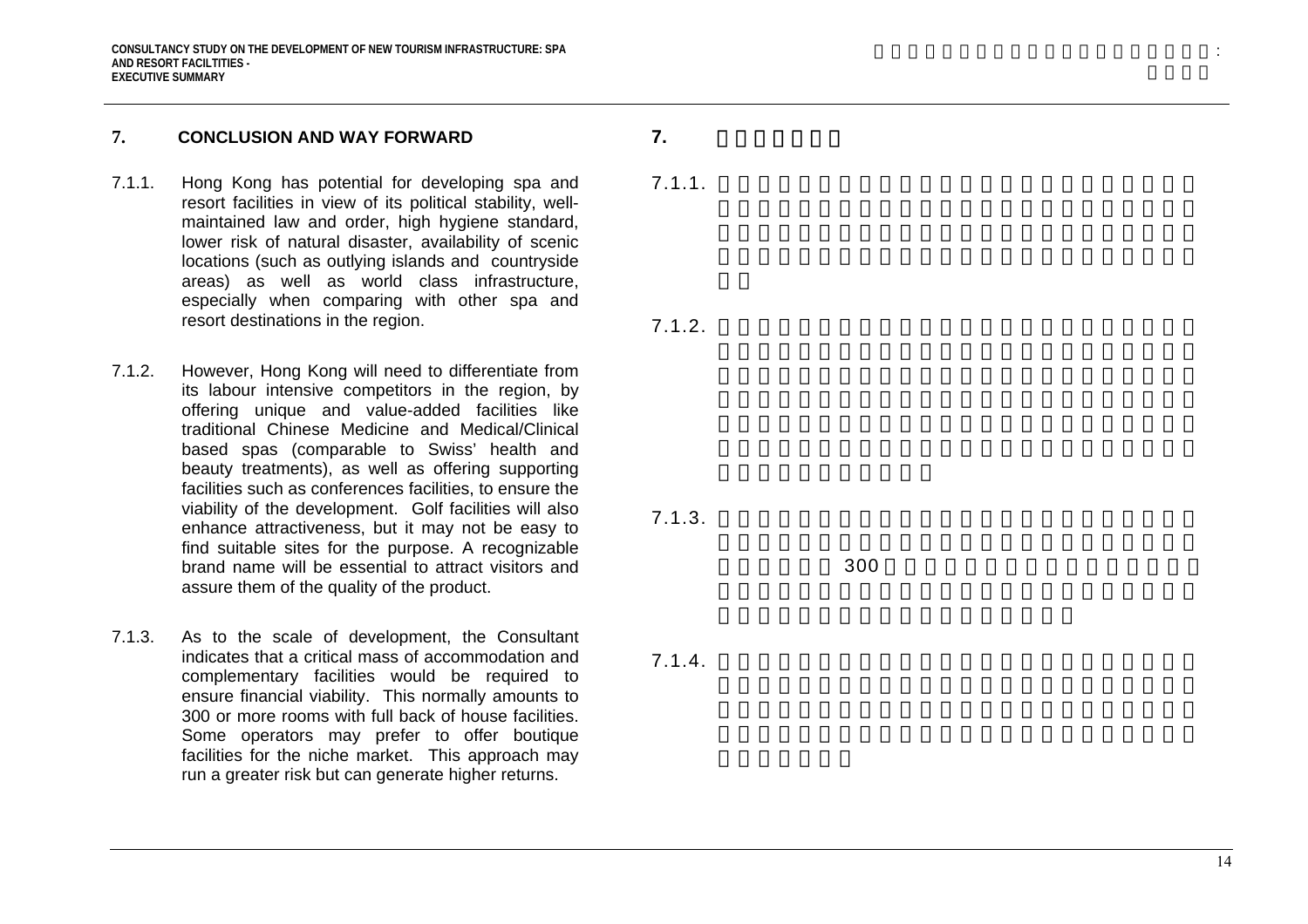- 7.1.4. Regarding the potential sites for the development of spa and resort facilities, the Consultant considers that the sites should have a stimulating setting, visual containment and interesting outlook. It should be well-served by road or sea transport. Adverse environmental impacts should be avoided as far as practicable. Readily available infrastructural facilities will be essential in view of the high construction cost for such facilities
- 7.1.5. It is Government's pressing intention to promote diversity in the range of tourism attractions and facilities that can be offered to visitors and the Hong Kong Public. This will not only provide benefits to the economy but help to make Hong Kong a more interesting and diverse tourist destination. The spa and resort facilities could also help target the family segment for Hong Kong tourism to supplement the existing day spa facilities which mainly target the business segment.
- 7.1.6. The local market is in fact very responsive to market demand. A number of proposals for spa resort type of hotels and tourism-related resorts have been proposed by various parties in the private sector. Private sector initiatives are in fact currently underway to enhance and upgrade existing resorts or to develop new resorts. At the end of the day the market will drive the sustainability of either upgrade or additional, entirely new resort facilities.
- 7.1.7. The Consultancy Study has provided useful groundwork which is hoped to stimulate private sector interest. The findings of the Consultancy

7.1.5.

7.1.6.

7.1.7.

7.1.8

15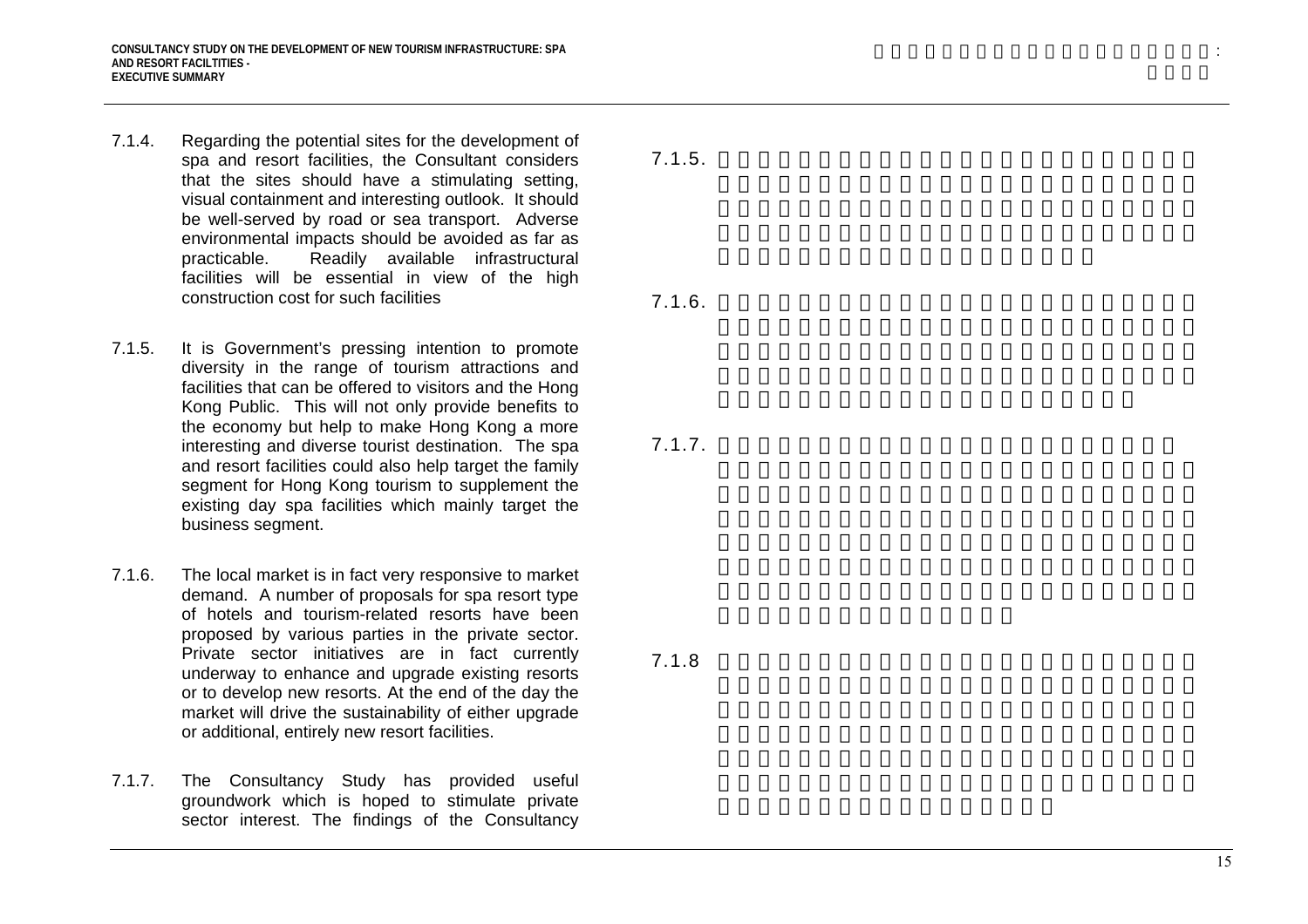Study has formed a good basis for private sector to conduct further research in developing plans on spa and resort developments in Hong Kong. Private sector is encouraged to come up with its own proposal for the Government's consideration. Yet, this is of important that for any specific development or project to be carried out, detailed assessment in respect of land use planning, environmental, transport, social and economic aspects would need to be carried out and detailed feasibility study would need to be conducted. A successful project would need to be supported and recognized by the public.

- 7.1.8 While the private sector may explore sites other than those in the case studies, the case studies and views collected through the consultation exercise should help interested parties to focus attention on issues which are likely to be of importance, i.e. environmental, financial viability, etc. Through the case studies, different approaches of development at specific sites have been explored, which demonstrate sound business cases. While the local community in general supports the development of spa and resort facilities, the environmental issues would need to be taken into consideration carefully for any spa and resort development.
- 7.1.9 Regarding the role of the Government, we note the public comments that any initiatives for spa and resort development should be demand driven and private sector-led. We share the view of the public that any such development should continue to be market driven. We are also aware of the comment that the Government should only play a facilitator's role in the process. This is indeed Government's

# 7.1.9

7.1.10